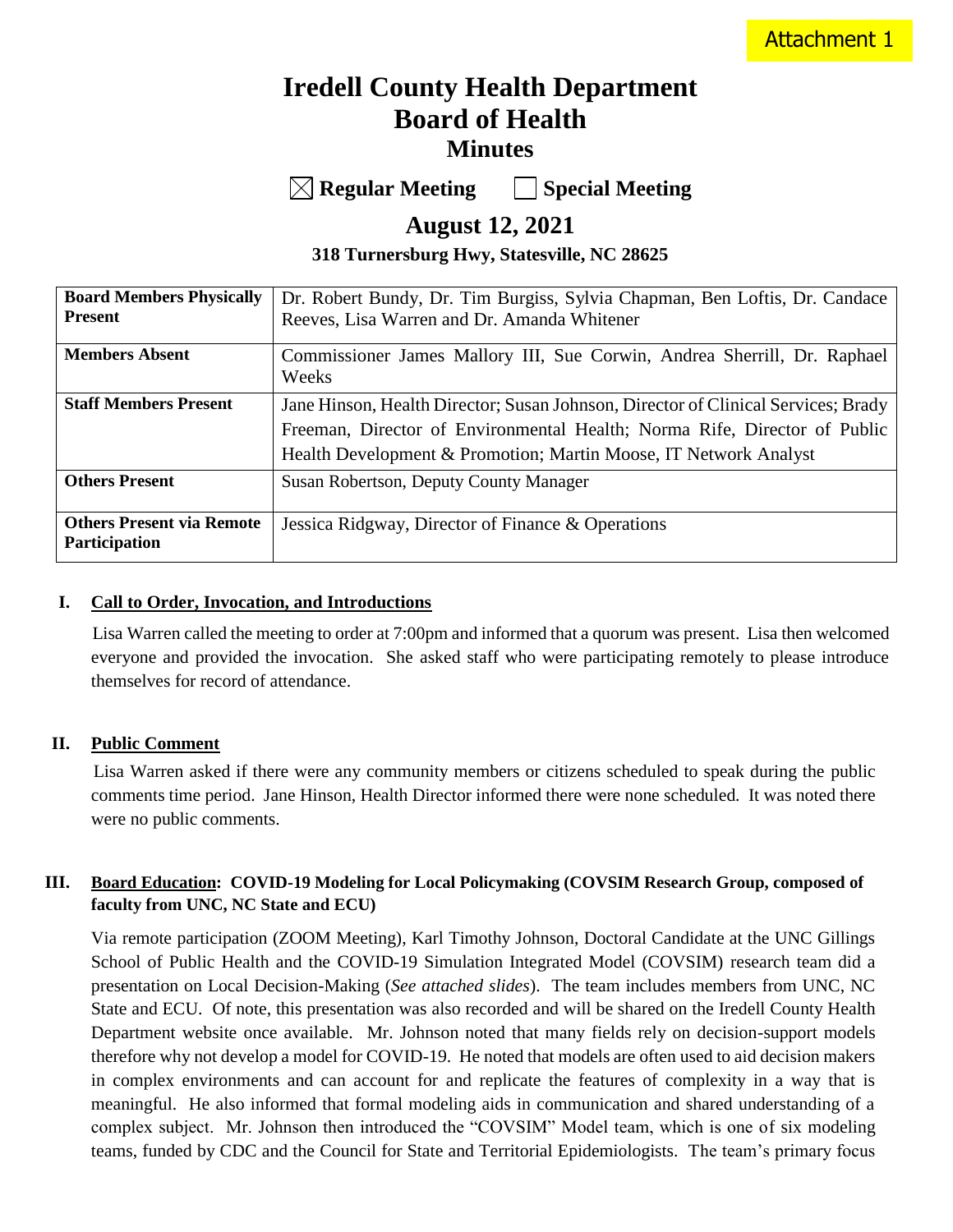Iredell County Health Department Board of Health August 12, 2021 Page 2 of 11 is to forecast SARS CoV-2 infections and outcomes; estimate the impact of intervention scenarios; and support state and local decision-makers. He stated that the

Model Objective is to estimate the proportion of susceptible students infected throughout a school semester, depending on incoming protection as well as masking and testing policies. He then shared several different scenarios related to various mock schools and outlined the outcome of the data for each scenario on a chart to reflect the percent of susceptible students who have become infected with COVID-19 over a specific period of time as noted. He then questioned, "What does this all mean?" Mr. Johnson then shared that the model results are produced from conservative assumptions but emphasized that updated COVSIM results will be ready within 1-2 weeks. Lastly, Mr. Johnson provided the following links for additional inquiries, or questions related to COVID-19 Modeling for Local Policymaking and reminded that this presentation was being recorded and will be shared with the Iredell County Health Department.

*Contact Information*: [covsim.hosted-wordpress.oit.ncsu.edu/](file://///ichdfiles/health_director/BOH/BOH%20Meeting%20August%202021/covsim.hosted-wordpress.oit.ncsu.edu/) or [covsim-team@ncsu.edu](mailto:covsim-team@ncsu.edu)

Jane Hinson, Health Director then thanked Mr. Johnson and his team for taking the time to share this very informative presentation with the Board of Health.

### **IV. Consent Agenda Items for Action** *(Attachment 1, 2, 3, 4)*

Lisa Warren asked the board members if they had reviewed the consent agenda items for approval. She referred to the items labeled as Attachment 1 *(Minutes of the June 10, 2021 BOH Meeting)*; Attachment 2 *(Additional Codes and Fees for Clinical Services);* Attachment 3 *(Request to utilize Medicaid Maximization Funds for the Purchase of a Mobile Health Unit; noting this request was approved by the Board of Commissioners on July 20, 2021)* and Attachment 4 *(Health Director's Job Description-Benchmark Activity 37.4)*. Lisa asked if there were any questions or comments regarding the consent agenda items.

Dr. Candace Reeves asked if a physician order is required for COVID Antibody testing to be performed. Susan Johnson responded that there is a standing order for an Antibody Test from Dr. Bentley on file however if a client wishes to receive walk-in lab services, they must call to register for a lab appointment. Lisa Warren questioned what COVID funds could be used for if they can't be used toward the purchase of the Mobile Health Unit. Jane responded that COVID funding can be used toward contract clinical staffing salaries, additional supplies for drive-thru clinics, and PPE. Lisa then questioned how much Medicaid Cost Settlement funding would be remaining after the purchase of this Mobile-Unit. Jane responded that we get about \$1 million in cost-settlement dollars annually. We currently have approximately \$6.5 million but it would take more than \$20 million to build a new building. Susan Robertson stated that initially we thought we would be able to use some of the COVID-Cares funding towards building a new Health Department but unfortunately these funds can't be used for a new building project.

There were no additional questions or comments noted.

Lisa Warren then asked for a motion to approve the consent agenda items.

*A motion to approve the Consent Agenda items was made by Sylvia Chapman and seconded by Dr. Tim Burgiss.*

*Voting: Ayes- 7 ; Nays- 0.*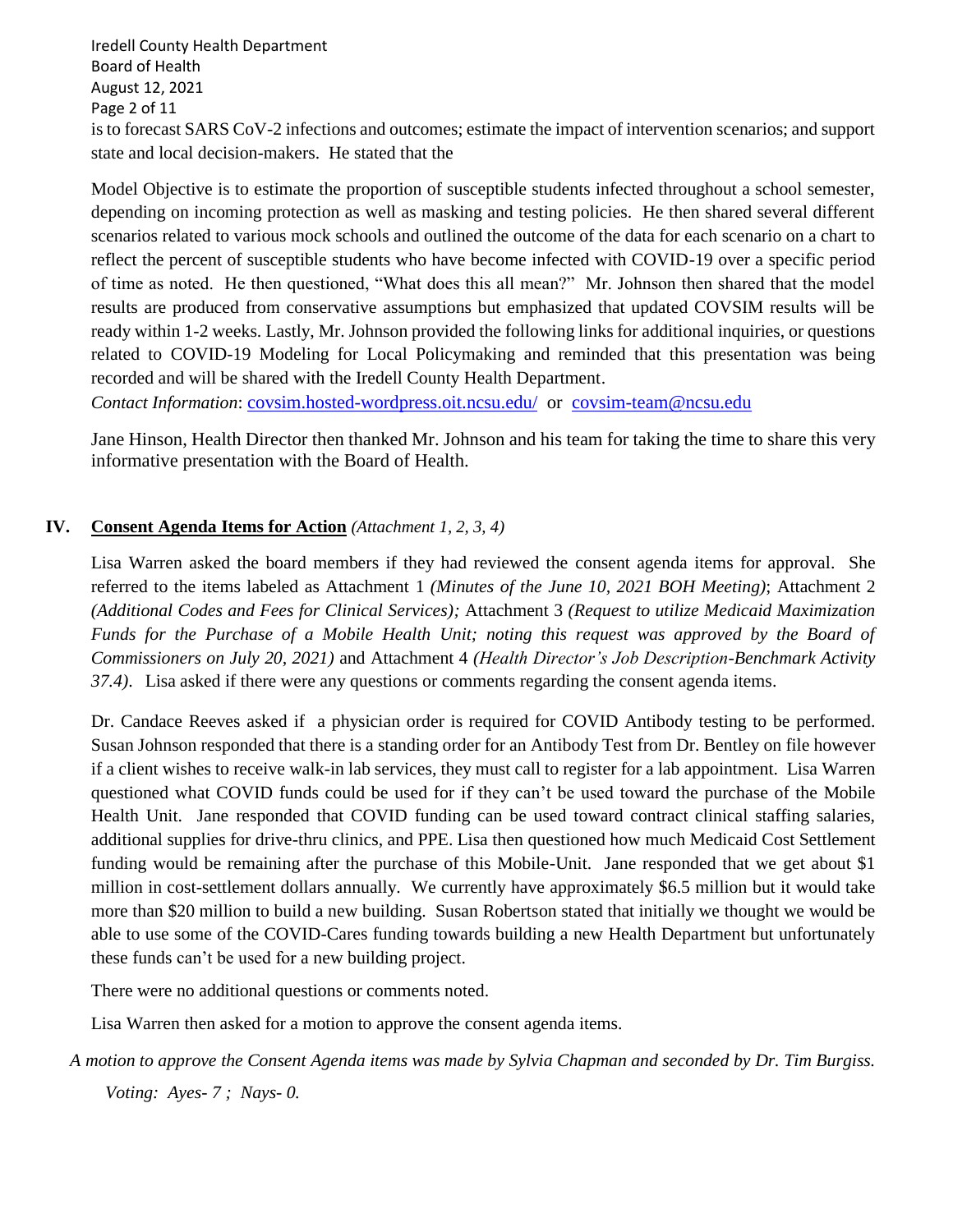Iredell County Health Department Board of Health August 12, 2021 Page 3 of 11

### **V. Items for Discussion and Action as Needed**

### *A.* **Financial Report** - *Jessica Ridgway (Attachment 5; Handout A)*

 Via remote telephone access, Jessica Ridgway, Director of Finance and Operations presented the financial report. She referred to Attachment 5 and Handout A, highlighting the financials for both June 2021 and July 2021. She stated the revenue and expenditure report reflects the essential services that are being provided at this agency. She noted the essential services include, but are not limited to, the provision of communicable disease services, health education/promotion, environmental health services, workforce development, program evaluation and policy development. For the month ending June 2021, which also finished out the fiscal year 2020-2021, the Revenues were 79.5% and the Expenditures were 75.4% Next, she reported on the financials for the month ending July 2021, referring to Handout A, highlighting the Revenues were 8.6% and the Expenditures were 19.22%. She noted that these percentages should level out more by our next scheduled BOH Meeting in October, as some annual expenditures are made at the first of the fiscal year.

 Jessica then asked if there were any questions related to the financial reports given. There was no additional discussion or questions noted.

### **B. Health Director's Report** - *Jane Hinson (Attachment 6 – General Data as of 8/3/21)*

Jane Hinson provided an update to the Health Director's report labeled as Attachment 6 that was included in the packets. She noted there were two additional items that she wanted to share that were not included in her initial report. First, *Handout C*, a document related to research done by Duke University Scientists that details four new tests they have developed to detect coal ash residuals in soil with higher sensitivity. She informed this study was led by Dr. Avner Vengosh of Duke University and Ellen Cowan of Appalachian State University along with other colleagues from Duke University, including Dr. Heather Stapleton, Rachel Coyte and Gary Dwyer. Jane then highlighted the areas where soil testing was done and outlined the process completed emphasizing that most fly ash should be captured by traps in the power plants. Soil testing was done at:

- **1)** 21 sites downwind of the Tennessee Valley Authority's Bull Run Fossil Plant in Claxton, TN
- **2)** 20 sites downwind of Duke Energy's Marshall Steam Station on Lake Norman in Mooresville, NC

The research study initially measured the abundance of certain metals like arsenic, selenium and antimony in the soil sample. If metals presented at higher than normal levels, the sample is tested with 2 other geochemical indicators – radium nuclides and lead stable isotopes. These indicators can detect low occurrence of fly ash in soils. The soil is also examined under microscope to see if fly ash particles can be physically identified. Study results showed that most samples contained fly ash contaminates, but because the proportion of fly ash was low, the concentrations of toxic elements did not exceed human health guidelines for metals occurrence in soil. There were significantly higher levels of fly ash in soils from Tennessee with the highest concentration located at a playground and recreation site near the plant. The researchers had concerns that risks can grow after repeated exposure to contaminated soil as well as repeated exposure through playground dust or home dust.

Jane then reported that a local workgroup comprised of Senator Vickie Sawyer, Mooresville Mayor Miles Atkins, Mooresville Town Manager Randy Hemann, Commissioner James Mallory, Commissioner Melissa Neader, Brady Freeman Environmental Health Director, Susan Robertson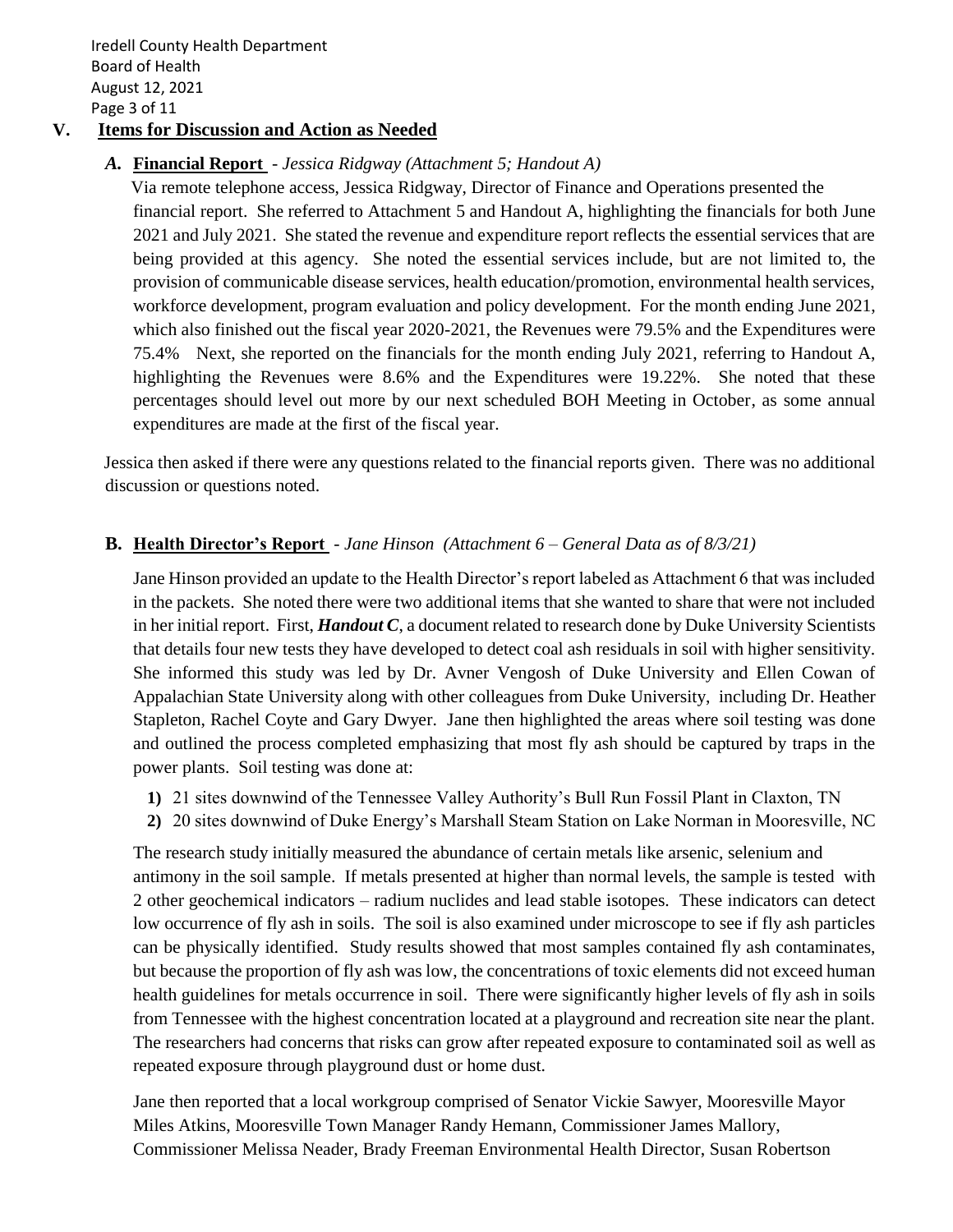Iredell County Health Department Board of Health August 12, 2021 Page 4 of 11

> Deputy County Manager and herself , Iredell County Health Director met recently to discuss this research and are planning to participate in a Virtual Meeting on August 18 with Dr. Vengosh and his team to discuss additional testing recommendations.

 Jane then referred to the Papillary Thyroid Cancer Incidence Rates by Region within Iredell County labeled as *Handout D.* She briefly highlighted the data for the time period of 2015 - 2019. Jane added that she contacted the NC Central Cancer Registry (CCR) on July 30, 2021 and requested a Standardized Incident Ratio Analysis to see if the number of observed cases is what would be expected. We have worked with CCR to create a way for citizens to report cancer diagnosis, through a secure network, to verify that doctors have reported this to the CCR as well. Jane stated that we have only received five responses. We will plan to remind the community again about the survey. She reminded the board of the Cancer Research Study through Chapel Hill that Sen. Sawyer and Rep. Fraley took to the General Assembly for funding but was unsuccessful. In addition, Jane also reminded that a group led by Dr. Olshan at UNC-Chapel Hill was to be formed to complete additional research but this hasn't moved forward yet, most likely due to COVID-19.

Next, Jane referred to Attachment 6, the Health Director's report and informed that since this document was mailed, the COVID-19 data had changed significantly and provided a verbal update as of 8/12/2021. She reported a total of 20,900 cases, 894 since August  $3<sup>rd</sup>$ . There are currently 43 individuals hospitalized and the number of deaths is now 239. She also reported on the number of new cases per  $100,000$  residents  $-610$ per 100,000 and the percent of positive tests is 13.7%.

Jane then shared the following information related to Mooresville Graded Schools:

- Schools opened on 8/2/21
- Universal Masking implemented 8/6/21 due to high transmission of COVID-19
- 31 positive cases (majority were children)
- 342 Quarantines
- 50 Vaccination Exemptions from Quarantines
- 29 Mask-on-mask exemptions

Next, Jane provided data related to the Delta Variant as follows:

- 1000 times more virus in mouth and nose
- 93%  $(+)$  sequenced cases in the US
- Spread of Virus Without any mitigation strategies the Wuhan Virus infected around 2 people while the Delta variant infects around 6 people.
- Infected  $-A$  UK Study showed that children and adults under the age of 50 were two and a half times more likely to become infected with the Delta Variant.
- Breakthrough Cases Vaccines are effective at preventing severe illness, hospitalizations, and death.
- Incubation The viral replication peak for the Wuhan variant is 6 days while the peak for the Delta variant is 4 days.

Lastly, Jane referred to *Handout E* and informed that she and Lisa Warren discussed the value of developing letters on behalf of the Board of Health to disseminate to all schools, child care facilities and local governments requesting that they implement indoor masking as is recommended by the CDC and the DHHS COVID-19 Child Care & K-12 Toolkits because of the high rate of community transmission. Lisa Warren then asked for discussion or if there were any questions regarding the letter of support for implementation of indoor masking.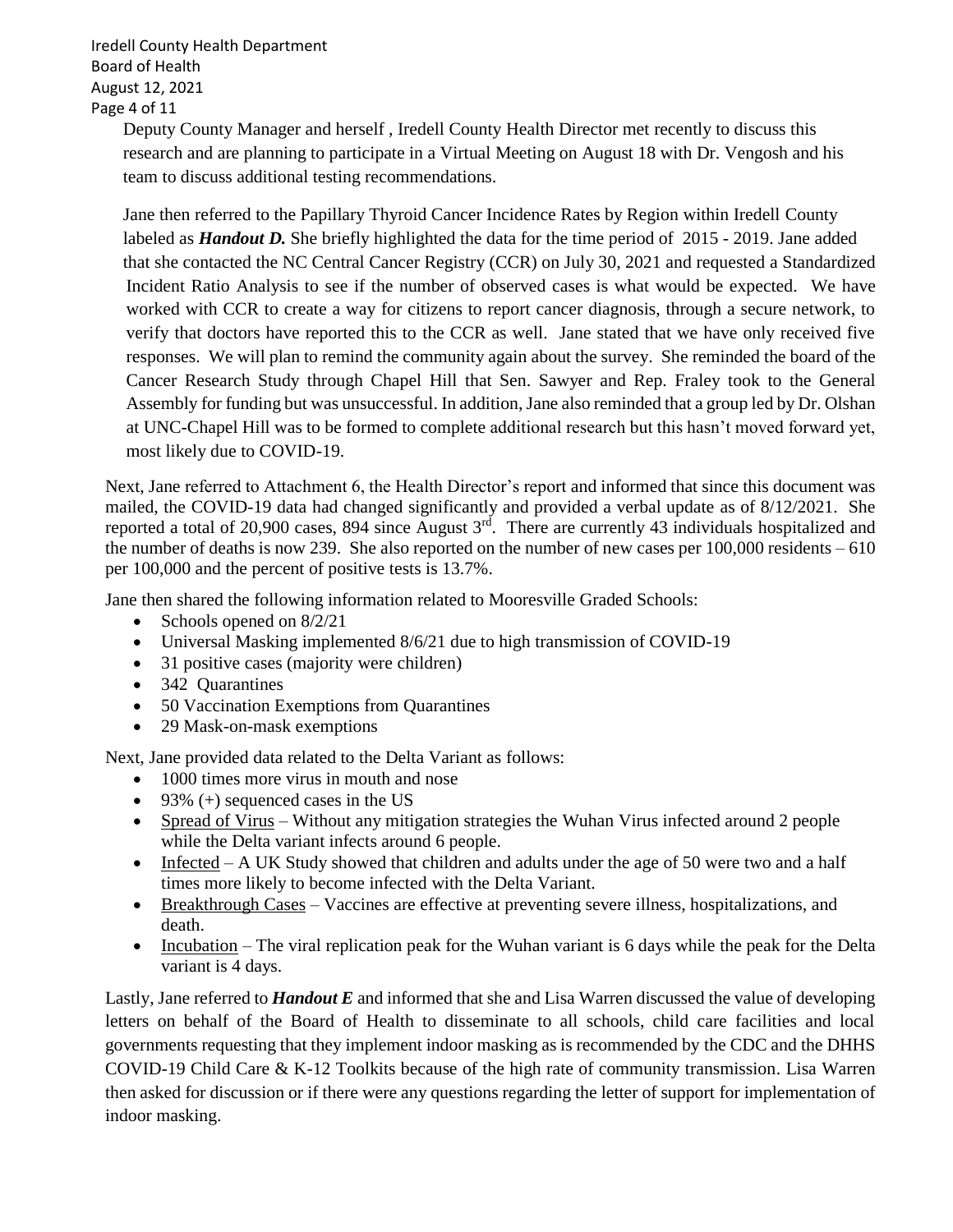Iredell County Health Department Board of Health August 12, 2021 Page 5 of 11

Dr. Tim Burgiss commented that based on the statistics reported this evening related to the recent rise in number of COVID-19 cases, hospitalizations and deaths, he is very much in support of moving forward with sending this letter to all schools and child care facilities as well as local government entities and elected officials.

Ben Loftis then added that he had recently received a survey from Iredell-Statesville Schools asking parents for their input to require universal masking in the schools or not. Ben then noted that at the time this survey was sent, the number of positive cases, hospitalizations and deaths had not increased to the point they are now. Unfortunately, these numbers have grown exponentially since the timing of that survey. Ben then explained that he understands what Public Health is up against with regards to the frustrations of parents and informed that for children, it is challenging for them to learn or even understand what is being taught if their teacher's face is covered by a mask. Jane then added that we have received numerous calls from parents who have expressed their frustrations as a result of their child having to quarantine because of being identified as a close contact. These parents are having to endure the burden of loss of work and essentially loss of wages as a result of their child having to quarantine at home. Jane then expressed concerns with regards to the language in the StrongSchoolsNC (K-12) Toolkit as noted below:

### *"All schools should require all children and staff in schools K-12 to wear face coverings consistently when indoors regardless of vaccination status*."

The Toolkit does not require masking in the schools as it did last school year therefore many schools and school districts are making it optional.

Jane did notify the County Manager that a letter may be coming from the Board of Health to the Board of Commissioners recommending indoor masking. Susan Johnson added that staff are uneasy to see clients without a mask. Dr. Candace Reeves stated that if you go to a physician office or hospital, you are still required to wear a mask and asked why the Health Department would be different than any other Healthcare entity. Jane stated that since we are government, once the Executive Order to mandate masks expired, the decision was placed on the local county government as to whether masks would be required or not. Jane informed that Health Department staff are being asked to wear a mask when working directly with a client. Dr. Bundy then questioned if this letter is for all school activities, instructional as well as sporting events. Jane stated that it is indoors only. Dr. Bundy then stated that this toolkit didn't quantify or qualify the mental health of these kids and he struggles with this decision to require students to wear masks while playing indoor sports. Jane referred to the NCDHHS website specifically outlining the recommendation of wearing masks in sports programs *(refer to link below or see attached dated August 6, 2021*: <https://covid19.ncdhhs.gov/media/582/download>*).* Jane did report that the CDC mandated masks for all public transportation. She noted this mandate applies to all students who will be utilizing public transportation by riding a bus. These students and staff members will be required to wear a mask. Dr. Burgiss added that if we don't get this virus under control, we will be looking at the potential of our schools being shut down again. He added this is interventional and it just makes sense to endorse this.

Lisa then asked for a motion to approve this letter of support to implement universal masking and move forward with sending it to the above-mentioned entities.

*A motion to approve the universal masking letter of support signed by the Board of Health Chair and disseminate to all schools, child care facilities and local governments was made by Dr. Amanda Whitener and seconded by Dr. Tim Burgiss.*

 *Voting: Ayes- 5 ; Nays- 2.*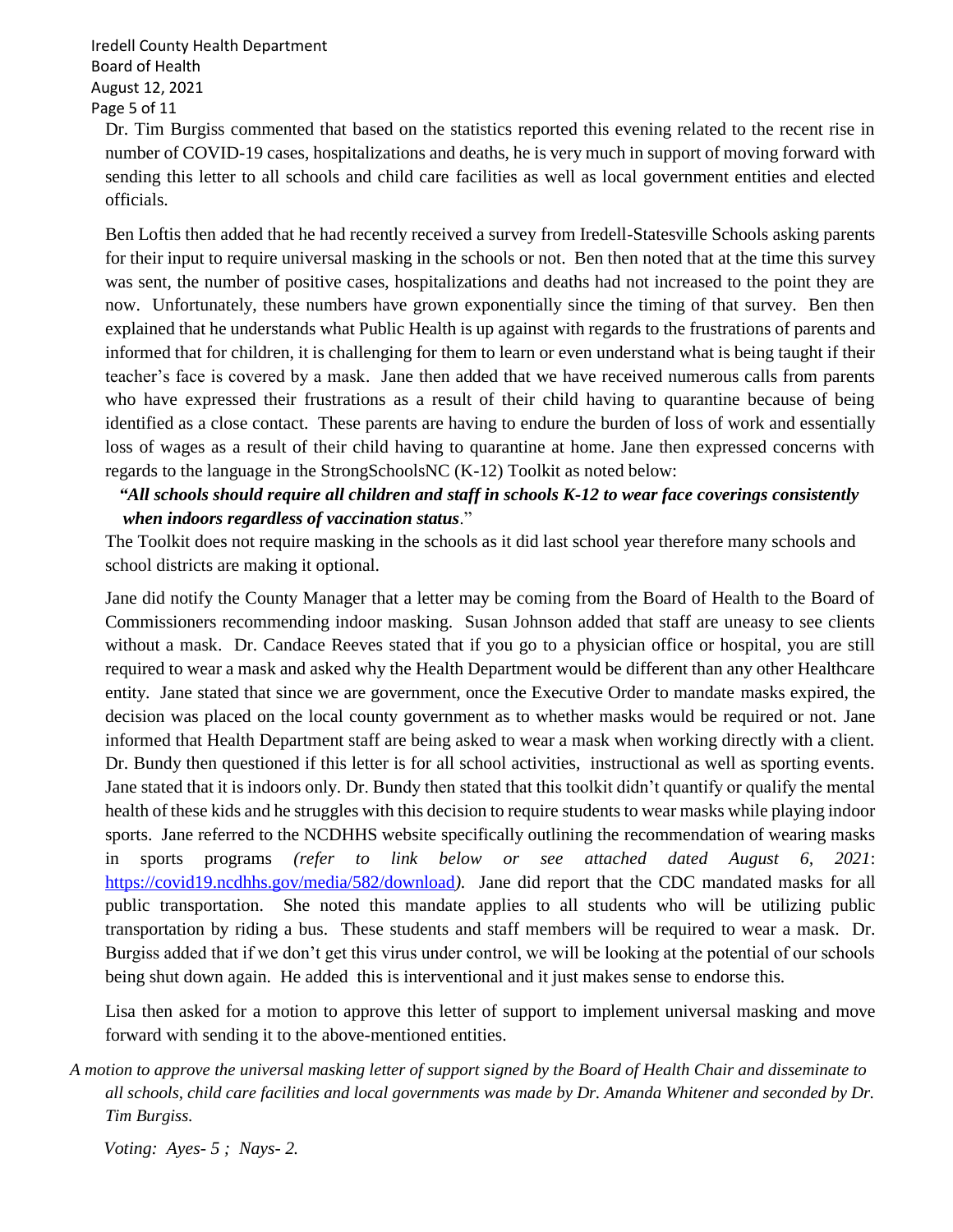#### **General Data** *(updated as of 8/12/21)*

|                             | <b>December BOH</b> | <b>February BOH</b> | <b>April BOH</b> | <b>June BOH</b> | <b>August BOH</b> |
|-----------------------------|---------------------|---------------------|------------------|-----------------|-------------------|
| <b>Total COVID-19 Cases</b> | 6,898               | 16,191              | 17.609           | 19.148          | 20,900            |
| Hospitalized                | 59                  | 19                  | 11               |                 | 43                |
| <b>Deaths</b>               | 80                  | 196                 | 212              | 225             | 239               |

#### **Vaccinations (as of August 3, 2021)**

|                         | <b>North Carolina with</b>      | <b>Iredell County with Federal Pharmacy</b> |  |  |
|-------------------------|---------------------------------|---------------------------------------------|--|--|
|                         | <b>Federal Pharmacy Program</b> | Program                                     |  |  |
| <b>Initial Dose</b>     | 5,031,862                       | 76.720                                      |  |  |
| <b>Fully Vaccinated</b> | 4,617,304                       | 72,672                                      |  |  |
| % Initial Dose          | 52%                             | 42%                                         |  |  |
| % Fully Vaccinated      | 48%                             | 40%                                         |  |  |

#### **Race/Ethnicity Vaccinated By Percentage (as of August 3, 2021)**

|                                   | % Population | % of People Vaccinated by Race with 1 |                         |
|-----------------------------------|--------------|---------------------------------------|-------------------------|
|                                   |              |                                       | Dose Ages 12 & Up       |
| White                             | 83%          | 44%                                   | (56,774 out of 128,789) |
| <b>Black</b>                      | 13%          | 36%                                   | (7,182 out of 20,171)   |
| <b>Asian or Pacific Islander</b>  | 3%           | 60%                                   | (2,775 out of 4,655)    |
| American Indian or Alaskan Native | 1%           | 18%                                   | (286 out of 1,553)      |
| Other                             | N/A          | 3%                                    | (4, 119)                |
| <b>Missing</b>                    | N/A          | 3%                                    | (3, 965)                |
| <b>Hispanic Ethnicity</b>         | 8%           | 39%                                   | (4,829 out of 12,413)   |

#### **Public Information January February March April May June July Presentations & Events** 1 2 2 2 2 2 7 4 **Call Center Calls** | 3945 | 2700 | 3577 | 1471 | 594 | 359 | 408 **Community Calls to Health Dept.** 2153 | 386 | 459 | 172 | 77 | 98 | 84 **Community emails** 3930 506 328 69 28 33 19 **Media Inquiries** | 36 | 30 | 11 | 2 | 4 | 2 | 10 **Guidance Forwarded** 14 | 15 | 9 | 12 | 12 | 6 | 14 **Press Releases** | 2 | 1 | 3 | 3 | 0 | 1 | 0

### **COVID-19 Educational Outreach**

- **COVID-19 Outreach Workers:** Two experienced COVID-19 Educational Outreach workers have been hired who will focus on providing COVID-19 vaccine education in the community. They will help identify opportunities for small COVID-19 community vaccination clinics.
- **Bringing Back Summer Campaign:** This was a social media campaign to encourage citizens to "bring back summer" by getting the COVID-19 vaccine and asking friends and families to do the same. We reached 7,500 individuals during the campaign by partnering with local municipalities.
- **Iredell County School Trainings:** We have scheduled 5 trainings for ISS, MGS, Charter and Private School Nurses related to the NCDHHS SafeSchools COVID-19 K-12 Toolkit, school testing, quarantine & isolation, data review etc. We also plan to offer a separate training for Mitchell Community College.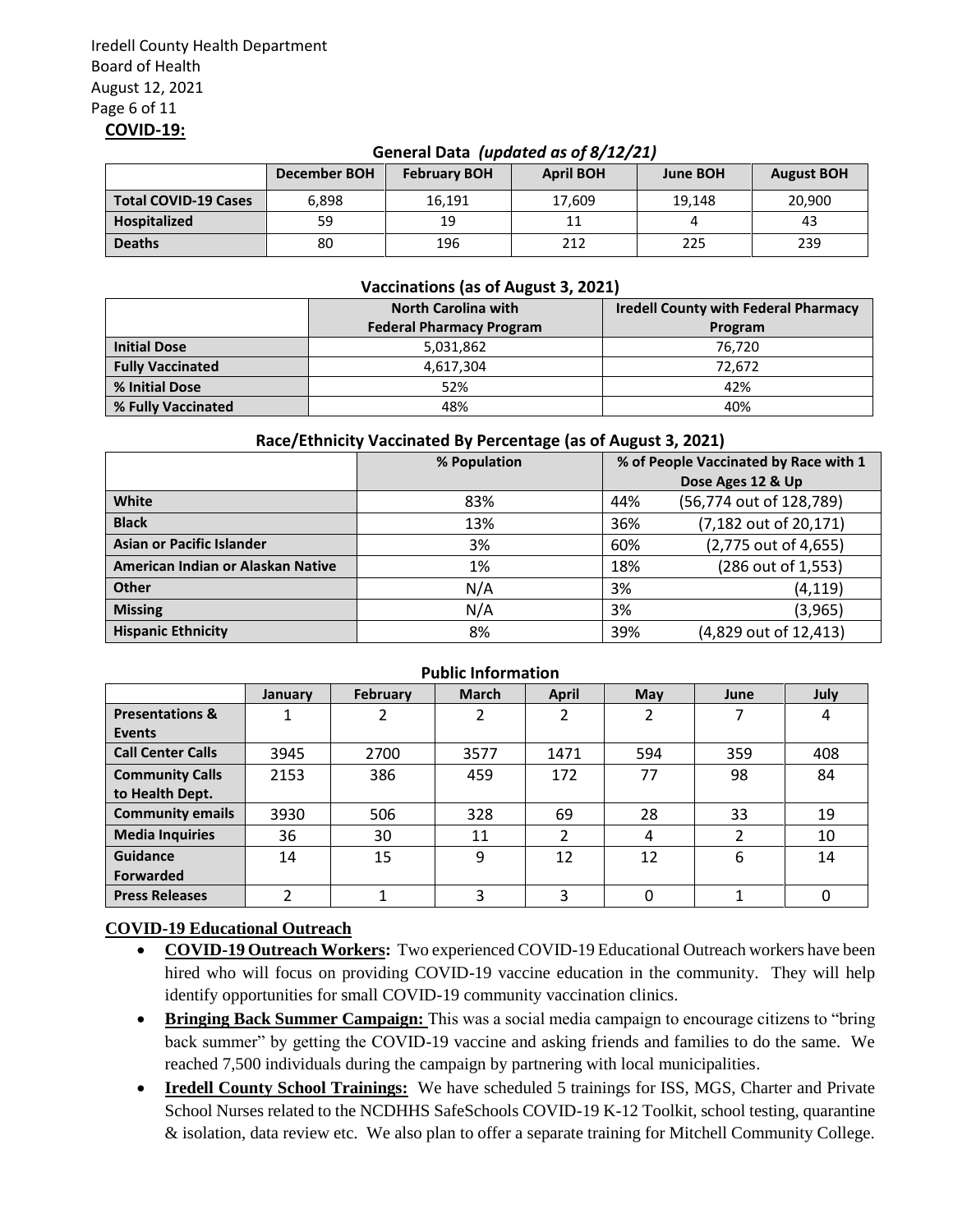Iredell County Health Department Board of Health August 12, 2021 Page 7 of 11

### **Executive/Finance & Operations**

- May Employee of the Month: Rosa Foster, Care Manager for High Risk Pregnancies is our May Employee of the Month.
- **Medicaid Managed Care:** This program went live on July 1, 2021. We have had several billing issues that we are trying to resolve.
- **McGuire Graded Exercise**: The Health Director, Preparedness Coordinator, Environmental Health Director and Public Information Officer participated in this FEMA graded exercise on August 3, 2021 at the County Emergency Operations Center.

#### **Clinical**

- **Contract COVID-19 Nurses:** We are currently advertising for at least two additional COVID-19 nurses to assist with Long Term Care and School Response.
- **Homebound Vaccinations:** The Iredell County EMS Community Paramedics are providing vaccinations to homebound residents two days a month. Referrals come to the health department and are screened by our COVID-19 nurse prior to going to EMS. If transportation is the concern, we refer residents to ICATS for transportation assistance.
- **Small Community Vaccination Clinics:** Our nurses have provided small vaccination clinics at Senior Centers, local industries, churches, Mooresville Graded Schools, the jail and Fifth Street Ministries. The COVID-19 Outreach Workers will also provide referrals for clinics.

#### **Public Health Development & Promotion**

- **Safe Kids Coalition:** Held a Summertime Safety Event on Saturday, July 24, 2021 in partnership with the Iredell County Partnership for Children and Families. The event that was held in the health department parking lot included a bicycle rodeo, car seat check, hot car display and several safety vehicles. The Coalition will be partnering with Mooresville Parks and Recreation to offer three car seat check events in July.
- **Health Risk Reduction:** Staff are starting to participate in community outreach events again. A new program named H.A.I.R (Health Advocates for Information & Resources) is being piloted with a few cosmetologists and barbers in the County. They are provided materials and resources and are asked to share this information with clients during their appointments to infuse healthy lifestyle practices. The program will initially focus on COVID-19 education. Other top public health priority messaging will be pushed out in the future.
- **Accreditation:** A training was held for all new employees who were identified as providing accreditation support. Our next accreditation audit was scheduled to be held in the fall of 2022 but has been moved to the fall of 2024 because of COVID-19.

#### **Environmental Health**

- **Onsite Water Protection Program:** The Program is fully staffed with the hiring of an intern in early July. Our intern that was hired in February has just received his Water Protection authorization and continues to work on his On-site authorization.
- **Food Protection & Facilities:** We are still actively advertising for the new position that was approved in the budget.
- **DHHS OSWP Operational Review Committee:** The EH Director was asked to participate in this committee to look at challenges faced by local health departments related to the OSWP program that include recruitment, retention, improving the authorization process, analyzing post-Centralized Intern training procedures and potential re-authorization.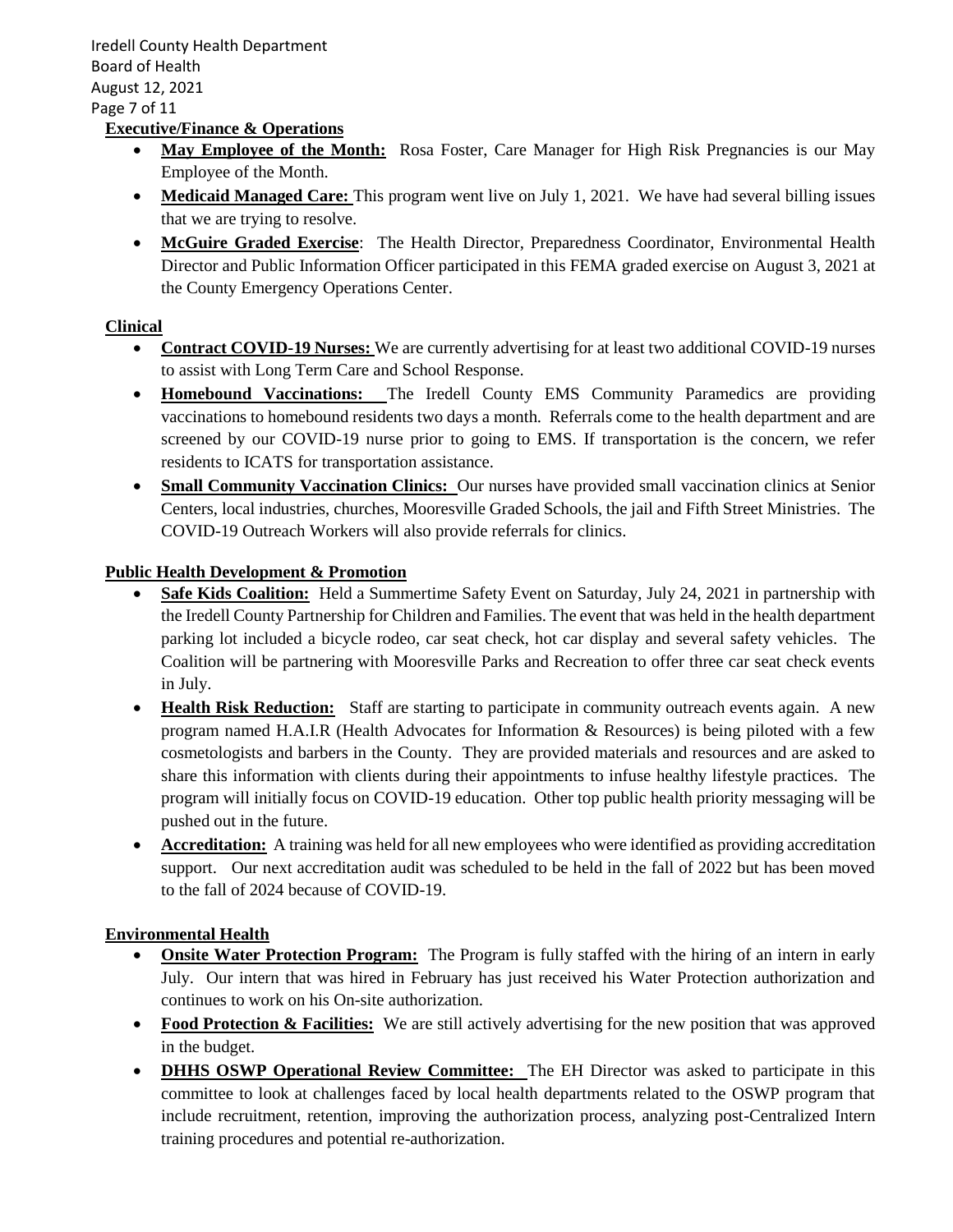**EnerGov:** EH leadership and administrative support continue to work on the development of the new permitting software system an average of two days a week building the environmental health process.

#### **C. Activities Summary 2020-2021 and 2021-22 -** *Jane Hinson - (Attachment 6A & Handout B)*

Jane referred to the documents labeled as Attachment 6A and Handout B. She reported an increase in the number of immunizations for the month of July and stated that both Clinical Services and Environmental Health were very busy in the month of June. Jane then asked if there were any questions regarding either of these reports. There were no questions or comments noted.

#### **D. Semi-Annual Statistical Data Report**

#### **1) Clinical Services –** *Susan Johnson (Attachment 7)*

Susan Johnson, Director of Nursing and Clinical Services provided the Semi-Annual Statistical report for Clinical Services, referring to Attachment 7. She stated that as you can see by the graphs, most of our clinical numbers have been down over the past year. She did note that our Maternal Health Clinic, Family Planning Clinic and Dental Clinic have seen an increase in the number of clients over the past 6 months. Susan also added that we currently have two (2) active TB cases and reported that the communicable disease calls are down but noted that these numbers don't reflect COVID-19 data. She also stated that the number of immunizations administered doesn't include COVID vaccinations. The WIC program has actually flourished because the Federal Government issued a physical presence waiver which has resulted in greater client participation. Susan reminded that all numbers reported on this report are for our normal, standard services.

Susan then asked if there were any questions regarding the semi-annual statistical report for Clinical Services. There were no question or comments noted.

#### **2) Environmental Health** –*Brady Freeman (Attachments 8 & 9)*

Brady Freeman referred to Attachments  $8 \& 9$  distributed in the packets that were mailed. He briefly highlighted data for both the Food Protection & Facilities Program (FP&P) and the On-Site Water Protection Program (OSWP). He stated that our numbers are continually growing. He states the staff have been very busy with the increase in number of residential houses constructed. He then referred to the inspections for Food Protection Program and stated that this number has been up and down. He reminded that over the past year the staff were making visits to establishments to educate them on disinfecting properly as a result of COVID-19.

Brady then asked if there were any questions related to the semi-annual statistical reports for Environmental Health. Ben Loftis stated that he had a question with regards to a discussion from a previous meeting related to incentives for hiring Environmental Health staff and referred to the \$25,000 hiring bonus for Environmental Health technicians in Rowan County. He asked if there was anything at the State Level that could be done to prevent other counties from taking staff in those positions. Brady responded there is nothing that can be done. He noted that a few years ago we were tasked to develop a recruitment and retention plan and discussed adding a non-compete clause in the plan but since we are a government entity, we cannot do that. There were no additional questions or comments noted.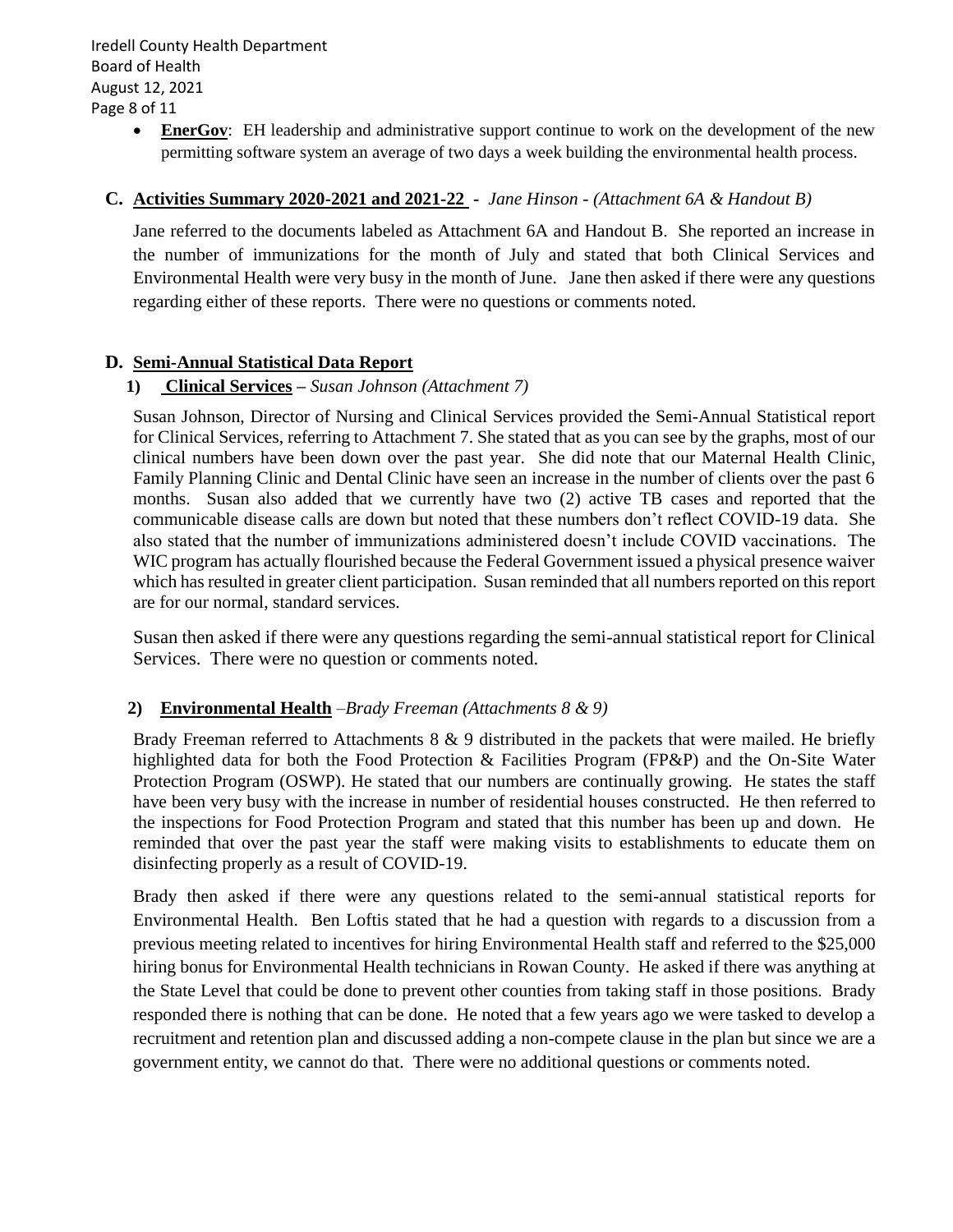#### **E. Environmental Health Update on Airbnb's and VRBO's** *– presented by Brady Freeman*

Brady Freeman provided a brief update on AIRBNB's and VRBO's which are essentially short-term rentals by homeowners who basically contract with individuals to rent their residential properties for a week or less for recreational use. Brady explained that Airbnb is a company that operates an online marketplace for lodging, primarily homestays for vacation rentals, and tourism activities. The name originates from the owners who referred to an air mattress that guests were staying on at their bed and breakfast. He then stated that VRBO stands for Vacation Rental by Owner. These entities don't fall under the real estate law or commission therefore aren't required to comply with the real estate laws. Brady stated that around the Lake Norman area there are over 500 properties advertised. Jane added there are even some advertised in the northern end of the county in Love Valley. Brady reported that for the most part, the owners of these properties are individuals who perhaps live out-of-state. There are even companies that buy properties and list them on these Airbnb and VRBO websites to make money. He also noted that he has seen some properties that rent for over \$700 per night but emphasized that when you have a large group of people (ie. 200) to split the cost, then it is a very minimal fee. Brady then stated the county has been receiving a lot of complaints related to these rental properties and added that for the most part, the complaints are related to noise, parking, traffic congestion and trash left behind in the streets of these neighborhoods. The main reason that Environmental Health has been involved with these complaints is mainly due to the potential overload of septic systems at these properties. Brady explained that if you have a property that was designed and constructed for eighteen bedrooms but then have over two hundred people occupying the dwelling, then this certainly could lead to a failing septic system. He stated that citizens are also looking to the county for regulations of these issues. Unfortunately, since these properties are deemed residential, there are no regulations. Brady stated that Susan Robertson, Deputy County Manager coordinated a meeting to address some of these complaints and concerns. The panel consisted of representatives from the Sheriff's Department, Zoning Department, Solid Waste, Environmental Health and the Health Director. Brady highlighted just a few of the questions being asked of citizens with regards to these rental properties:

- **1.** How can a commercial business be allowed in a residential neighborhood?
- **2.** What laws are there currently in place that restrict these rentals?
- **3.** What can the Health Department do about these rentals?

To answer the first question, Brady reminded that these properties are still considered residential, by definition these are not commercial businesses, therefore there are no restrictions in place to prevent the owners or businesses from renting those properties. Brady then discussed House Bill 829 which would prevent local governments from adopting or enforcing any ordinance requiring an owner or manager of rental property to obtain a permit or permission from the local government to lease or rent residential real property or to register rental property with the local government except for properties with more than four verified violations in a 12-month period or two or more verified violations in a 30-day period, or upon the property being identified as in the top 10% of property with crime or disorder problems. He informed that to date, this bill has not passed yet. So, what can Iredell County Health Department do? Brady stated that he has researched both the Food & Lodging as well as the On-Site regulations but unfortunately these properties don't fall under the lodging rules nor are there any rules with regards to the septic systems unless there is indeed sewage on the ground which indicates a failing septic system. Brady then stated that many have asked if the BOH can develop a rule. As you are well aware, the Board of Health is a governing body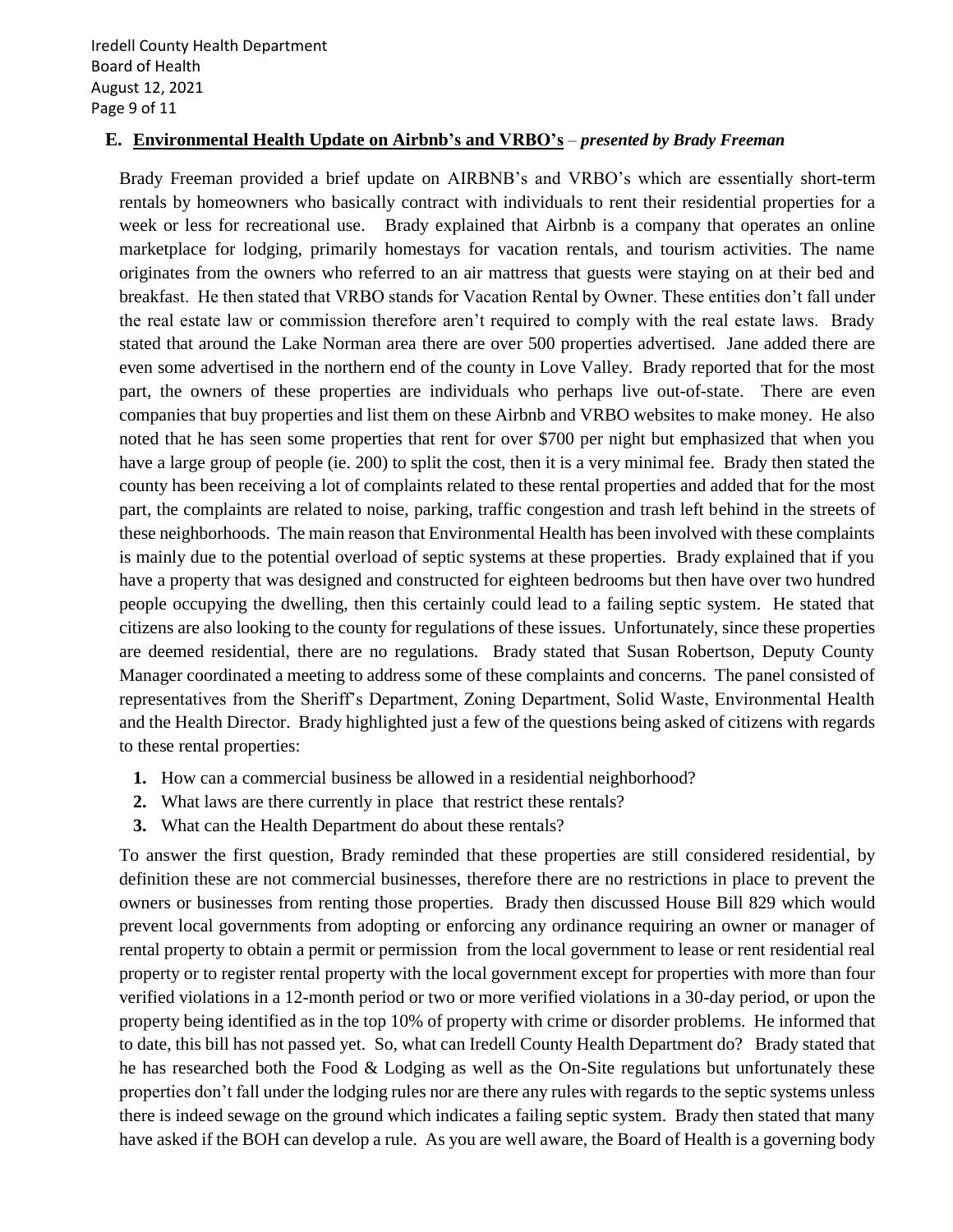Iredell County Health Department Board of Health August 12, 2021 Page 10 of 11

> and certainly has the authority to develop a rule or ordinance. However, there has to be science behind the issue in order to create or develop a rule. Environmental health does have the legal authority in the General Statutes to take legal action when there is a failing septic system. Unfortunately, in these situations regarding Airbnb's and VRBO's, there is no science to support this being a public health issue and to Brady's recollection, there have only been two failing septic systems on short term rental properties around the lake.

Brady then asked if there were any questions or comments. There were no questions or comments noted.

### **VI. Closed Session: N.C.G.S. 143.318 11 (6)**

#### **a. Health Directors Performance Evaluation** *(Attachment 12 – Lisa Warren)*

*A motion to move into closed session to discuss the Health Director's Performance evaluation was made by Dr. Candace Reeves and seconded by Sylvia Chapman at 8:42pm.*

*Voting: Ayes – 7 ; Nays – 0*

#### *Board of Health: Closed Session Meeting Discussion: N.C.G.S. 143.318 11 (6)*

*A motion to adjourn the closed session meeting and return to open session was made by Ben Loftis and seconded by Dr. Amanda Whitener at 9:08pm.*

 *Voting: Ayes – 7 ; Nays – 0.*

#### **VII. Other Discussion**

Lisa Warren asked if there were any other items for discussion. There were no additional items noted for discussion.

#### **VIII. Adjournment**

Lisa Warren asked for a motion to adjourn the meeting.

*A motion to adjourn the meeting was made by Sylvia Chapman and seconded by Dr. Tim Burgiss at 9:12pm.*

*Voting: Ayes – 7 ; Nays – 0.*